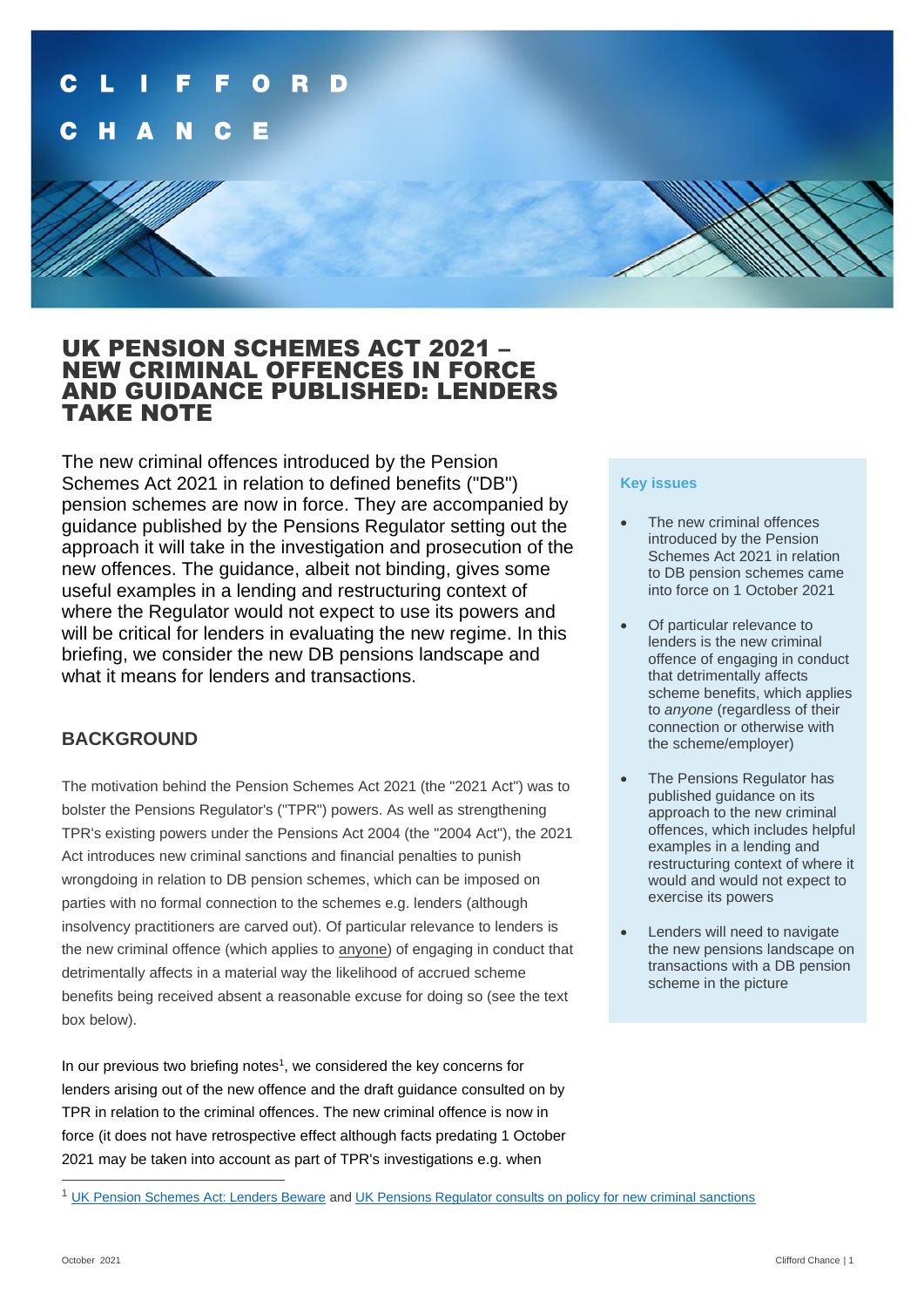#### E C R D

C H A N C E

UK PENSION SCHEMES ACT 2021 – NEW CRIMINAL OFFENCES IN FORCE AND GUIDANCE PUBLISHED: LENDERS TAKE NOTE

looking at evidence of intention) and the final guidance has been published. These will have to be taken into account by lenders on transactions where there is DB pension scheme, together with the existing moral hazard regime under the 2004 Act which lenders may be familiar with. We consider below the patchwork of pensions provisions for lenders to navigate on transactions and the comfort offered by the guidance in relation to the criminal offence.

### *Engaging in conduct that "detrimentally affects in a material way the likelihood of accrued scheme benefits being received"*

| <b>Offence</b> | A person, if prosecuted, will be guilty of an offence where (on a criminal burden of proof i.e. beyond<br>reasonable doubt) they: (a) do an act or engage in a course of conduct (including a failure to act)<br>that detrimentally affects in a material way the "likelihood" of accrued scheme benefits being<br>received (the act element); (b) they knew or ought to have known that the course of conduct<br>"would" have that effect (the mental element); and (c) they did not have a "reasonable excuse" for<br>engaging in such conduct (reasonable excuse). |
|----------------|-----------------------------------------------------------------------------------------------------------------------------------------------------------------------------------------------------------------------------------------------------------------------------------------------------------------------------------------------------------------------------------------------------------------------------------------------------------------------------------------------------------------------------------------------------------------------|
| <b>Penalty</b> | A maximum custodial sentence of up to 7 years and/or a fine (unlimited) or new civil penalty up to<br>£1m.                                                                                                                                                                                                                                                                                                                                                                                                                                                            |

# **THE POLICY GUIDANCE**

The new criminal offence is cast widely and does not contain any carve-outs for lenders. Many activities, including common lending activities, could cause a "material detriment" to a pension scheme and the absence of carve-outs means that lenders will have to rely on the reasonable excuse defence. The policy is therefore critical in providing colour on the scope of the offence and TPR's general approach to reasonable excuse in the context of lending as illustrated by the lending examples and case study (although it should be noted that where TPR prosecutes, the determination of whether a person has a reasonable excuse is ultimate a matter for the criminal courts).

**Scope:** the policy has been helpfully strengthened and expanded since the original draft subject to consultation. It now confirms (consistent with the policy intent behind the new legislation) that "*the vast majority of people do not need to be concerned – we don't intend to prosecute behaviour which we consider to be ordinary commercial activity*" and that prosecution is aimed at "*the most serious examples of intentional or reckless conduct* ". This is reassuring in framing the scope of the offence around egregious conduct, together with the parameters set by the criminal standard of proof (beyond reasonable doubt) and the requirement that pursuit of conviction is in the public interest.

*Material detriment and clearance*: when assessing material detriment, the policy indicates that TPR will consider the same factors as it would when looking at a Contribution Notice (CN) on grounds of material detriment and TPR would expect a reasonable excuse to exist where a person is able to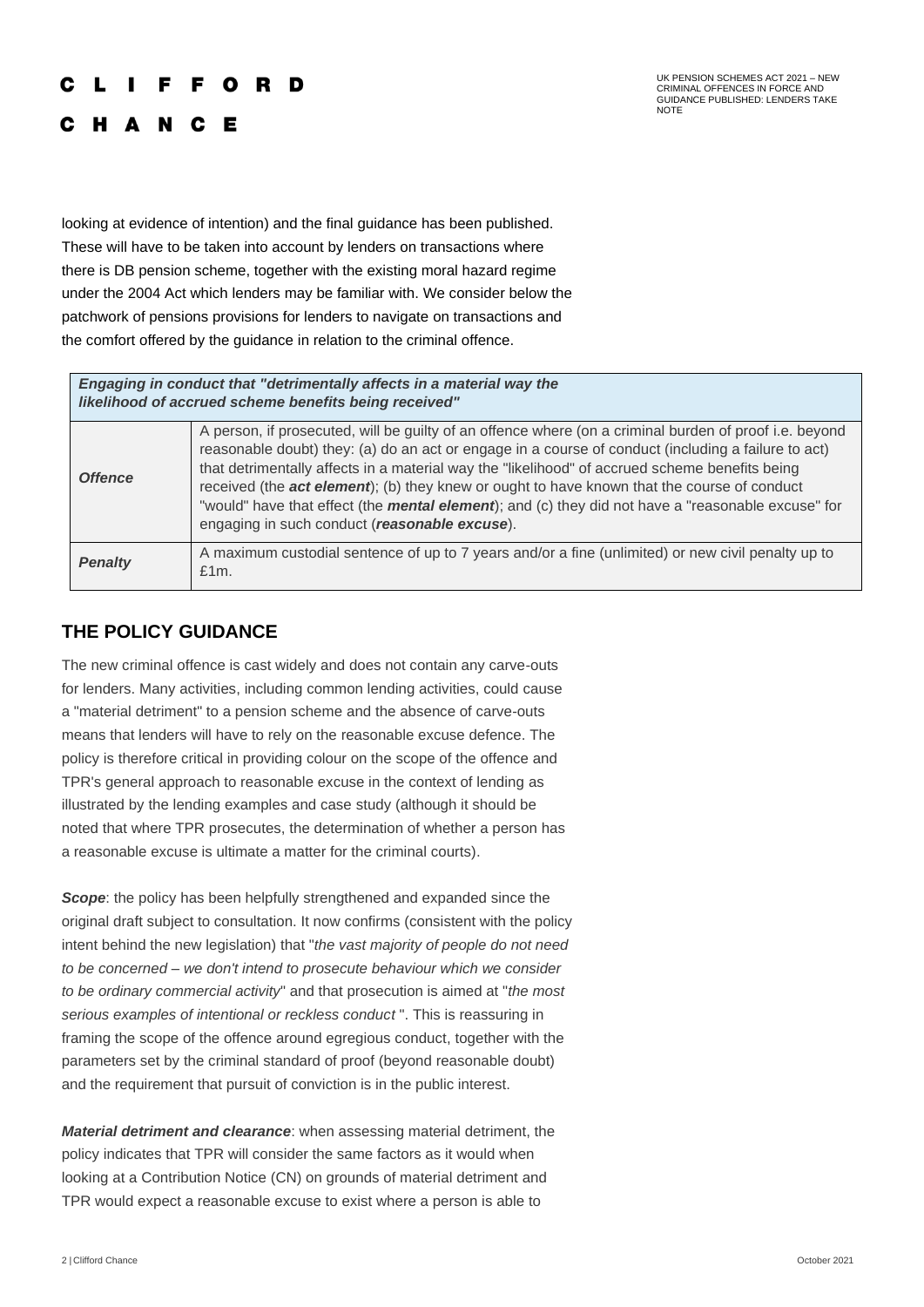#### UK PENSION SCHEMES ACT 2021 – NEW CRIMINAL OFFENCES IN FORCE AND GUIDANCE PUBLISHED: LENDERS TAKE NOTE

#### D E O D C H A N C E

establish a statutory defence to such a CN. For lenders familiar with the moral hazard regime, the parallels with CNs will be helpful. Appendix 1 of the policy also contains a detailed comparison between the CN power and the new criminal offences.

The policy also confirms that the existing clearance procedure in respect of CNs does not apply to the new criminal offences and that a CN clearance statement will not automatically mean that a person has a reasonable excuse for the purposes of the offences. However, the policy does usefully confirm that the mitigation described in the clearance statement could be used as part of establishing a reasonable excuse and would be considered by TPR in the round.

*Reasonable excuse and lending examples*: with the caveat that it is ultimately fact and circumstance specific, Part E of the policy describes the principles-based approach TPR will apply when assessing reasonable excuse. The policy sets out three factors (see the text box) which will generally be significant in TPR's approach to assessing reasonable excuse, together with examples (including in the lending context) of where these factors would be at play. The common thread through the lending examples is that third party lenders acting honestly and lending on commercial terms should not be in the frame and are entitled to pursue their commercial interests, notwithstanding the impact on the scheme.

In relation to the first factor, an example is given of where a bank chooses not to lend to a sponsoring employer because of the risk that the pension scheme could cause the employer to become insolvent, which might expose the bank to losses. The employer subsequently fails due to its inability to refinance. The detriment to the scheme was an incidental consequence of the bank's actions.

In relation to the third factor, the policy helpfully confirms that the extent to which alternatives could have been explored will be context-dependent and will not involve the use of hindsight. The example is given that in some restructuring situations, events move at pace and decisions need to be made quickly to avoid material destruction of value in a way detrimental to all stakeholders. Restructuring plans under Part 26A of the Companies Act 2006 and Company Voluntary Arrangements are also listed as examples of activities where TPR would generally expect there to be a reasonable excuse (provided a number of conditions are met). While other restructuring processes such as schemes under Part 26 of the Companies Act are not specifically mentioned, we would expect such processes when used in a restructuring context and otherwise compliant with the statutory requirements, to benefit from a similar approach by TPR, bearing in mind the policy intent not to undermine ordinary commercial behaviour.

#### **Reasonable excuse – 3 factors**

- Was the impact on the scheme incidental to the act/omission
- Was adequate mitigation provided?
- Was there a viable alternative?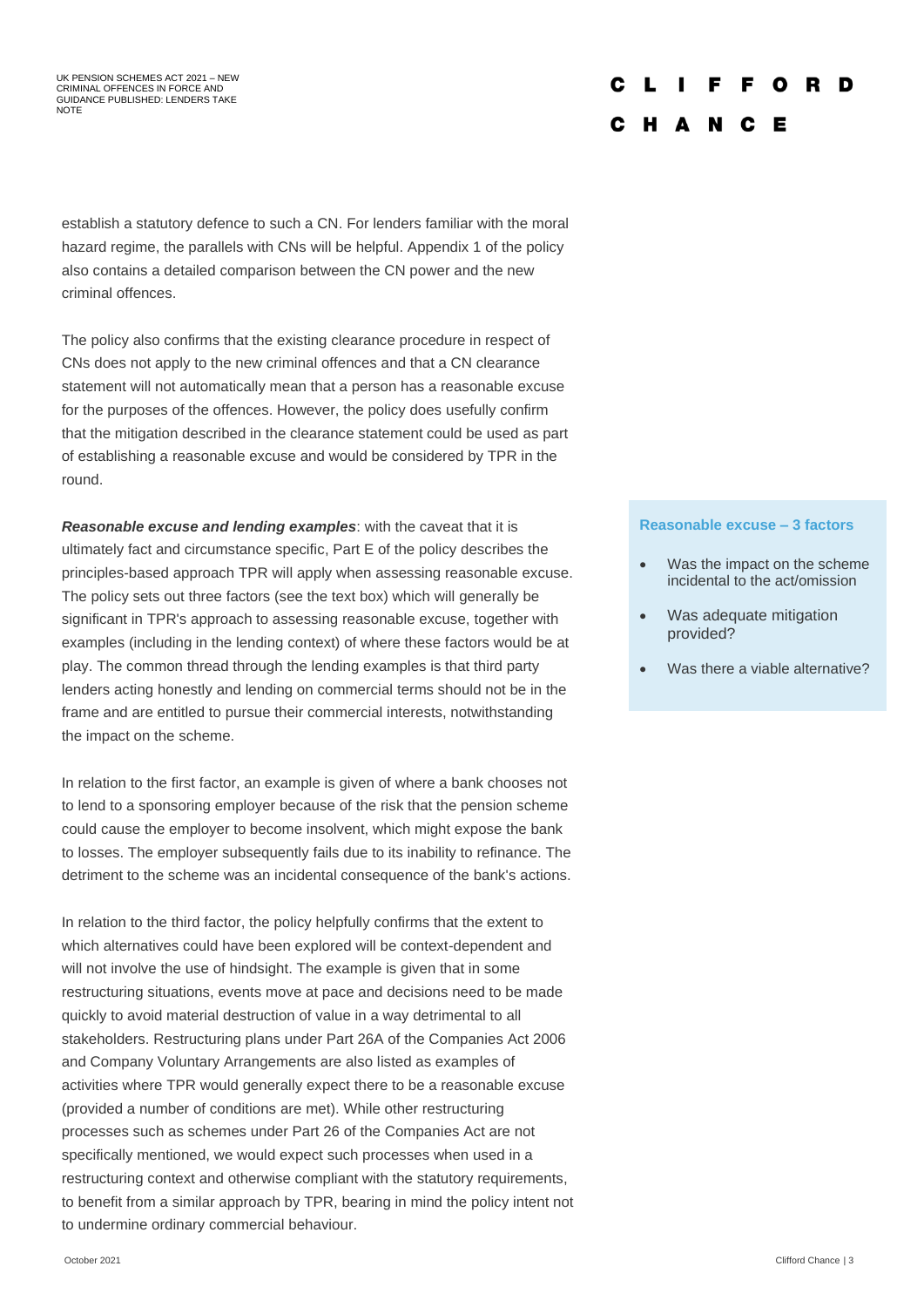#### I F F O R D c

UK PENSION SCHEMES ACT 2021 – NEW CRIMINAL OFFENCES IN FORCE AND GUIDANCE PUBLISHED: LENDERS TAKE NOTE

## C H A N C E

Two further examples are given in respect of lending to illustrate that TPR would not argue that a viable alternative would involve the bank taking an uncommercial decision e.g. lending on uncommercial terms. The first example is where an employer raises debt with prior ranking security to the scheme or with a yield higher than conventional bank debt, where the new debt is critical for the survival of the business. The second example is where the employer faces a liquidity crisis and the bank declines to increase the employer's unsecured facilities. The policy helpfully confirms that a person's awareness of potential harm to the scheme will not mean, in and of itself, that the person should have pursued an alternative course of action. In the case of the second example, although the bank may be aware that failing to lend more money could result in the employer's insolvency, TPR would not expect it to lend if it was against the bank's commercial interests.

On a cautionary note however, the policy gives an example in a lending context of where there was a less detrimental viable alternative. In this example, an employer breaches its banking covenants entitling the lender to withdraw facilities immediately, but where an extension of facilities by one month is highly unlikely to risk the lender's interests because the employer is entitled to significant payments from debtors over that period. The one-month extension is "likely" to be a viable alternative. This could put lenders in a difficult situation where they may have other valid reasons for withdrawing the facilities immediately.

*Case study:* the examples are supplemented by a case study in Appendix 3 where TPR applies the principles set out in the policy to a fictional scenario, assessing each party separately in terms of whether to prosecute. This is likely to provide some comfort to lenders as it makes clear that both an existing lender who refuses to continue lending and a new lender who lends on less favourable terms in this fictional scenario would not generally be prosecuted. While fact specific, key factors were that the lenders acted honestly and in good faith, having regard to their commercial interests, contrasting with a parent company which exerted undue pressure on the employer.

**Status:** the policy is not legally binding which ultimately means that only so much reliance can be placed on it by lenders. It will also evolve over time as TPR updates it to reflect any court decisions in relation to the new offence and their experience: the interpretation of the new offence is ultimately a matter for the courts.

The policy also only sets out the approach of TPR. Prosecution can also be instituted by the Secretary of State or the Director of Public Prosecutions,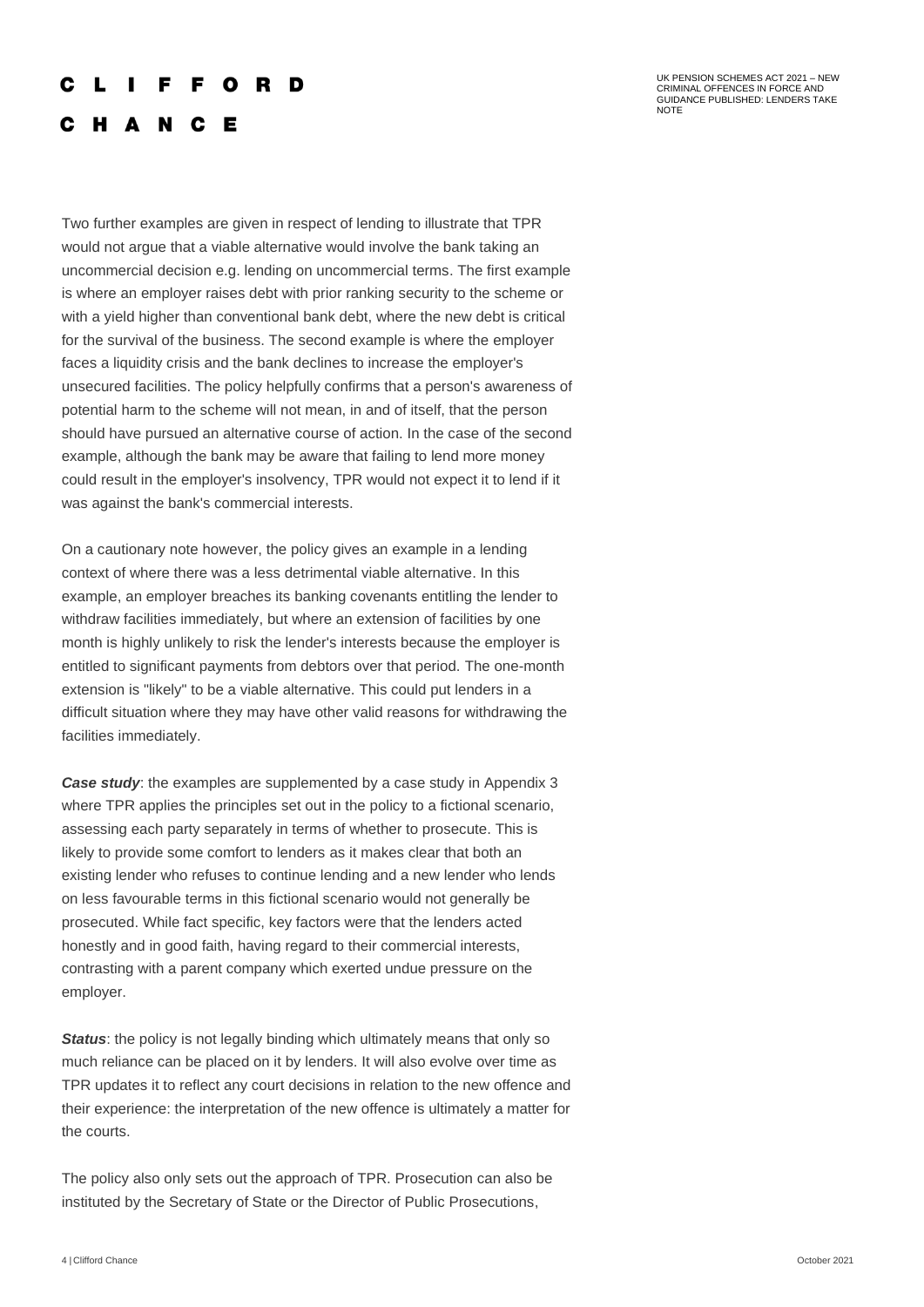UK PENSION SCHEMES ACT 2021 – NEW CRIMINAL OFFENCES IN FORCE AND GUIDANCE PUBLISHED: LENDERS TAKE NOTE

#### F F O R - n  $\mathbf{I}$ C H A N C E

although the former has confirmed in writing that prosecutions other than by TPR would be rare. Nevertheless it is unfortunate that the policy does not represent common and complete guidance.

### **INTERACTION WITH THE EXISTING MORAL HAZARD REGIME**

Since 2004, TPR has had relatively extensive rights to intervene in corporate activities under the moral hazard regime. The 2004 Act enabled TPR to require the provision of additional support for underfunded DB pension schemes in the form of CNs and financial support directions ("FSDs"), which could be issued to employers and anyone "associated" or "connected" with such employers, which could in certain circumstances include lenders. The 2004 Act also imposed requirements on employees and trustees to notify TPR of certain events e.g. breach of a banking covenant.

Lenders may therefore be familiar with and have had to take account of the 2004 Act on transactions. For example, where share security is taken over a company in a group with a DB pension scheme, there may be documentary provisions intended to avoid a security agent becoming associated or connected with the scheme by virtue of the security. Loan agreements may also contain representations, undertakings and events of default around the issue of CNs and FSDs to the group which could deplete the group's resources. In some transactions, there may also be engagement upfront with TPR and clearance may be made a condition precedent.

From the perspective of lenders, these considerations will continue to apply and need to be considered on transactions involving a company with a DB pension scheme. The 2021 Act adds two new grounds for CNs which came into force on 1 October 2021 so there are increased circumstances when a CN can be issued: TPR will also be able to issue a CN if an employer insolvency test or an employer resources test are satisfied. The new criminal offence is a further factor to take into account, with the added threat of criminal liability. Lenders will need to consider upfront the impact of the lending or restructuring transaction on the scheme, with the guidance in mind, and pensions advice may need to be sought. There is not a clearance procedure in respect of the new offence, although, as noted above, the clearance procedure in respect of the moral hazard regime may offer some assistance. This patchwork of pensions provisions for lenders to navigate on transactions will grow still further with the new notification requirements which are in the pipeline as we outline below, although this may be somewhat ameliorated in due course by the overlapping powers policy which we also outline below.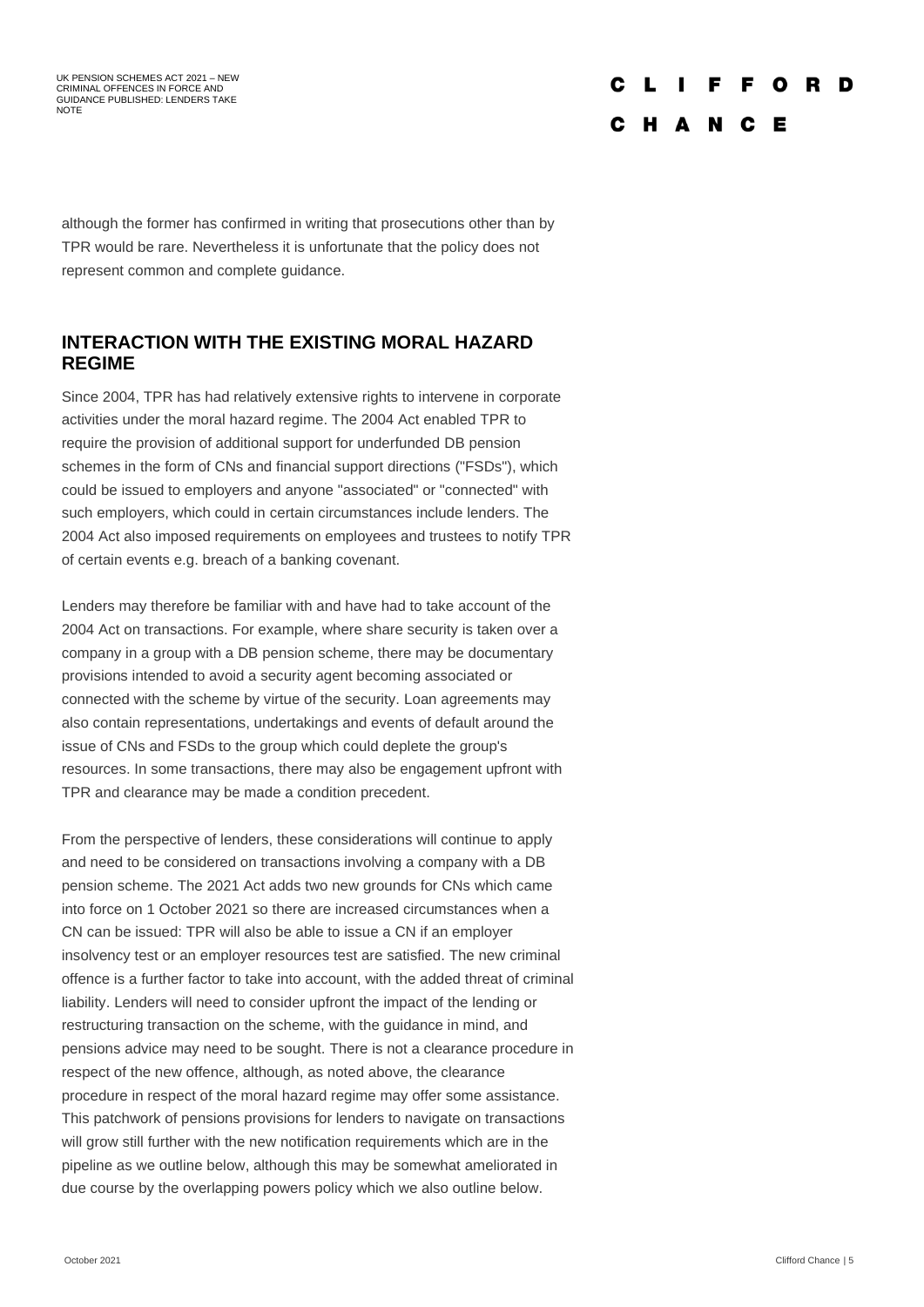#### F F O R D

C H A N C E

UK PENSION SCHEMES ACT 2021 – NEW CRIMINAL OFFENCES IN FORCE AND GUIDANCE PUBLISHED: LENDERS TAKE NOTE

### **IN THE PIPELINE**

*New notification requirements*: The 2021 Act provides for employees to notify TPR of a decision in principle by the employer to grant or extend relevant security over its assets in priority to the DB pension scheme. It is supplemented by a new duty for a "relevant person" (the employer and others connected or associated with the employer) to give notices and statements to TPR in respect of the event. This information is required at a later stage in the transaction than the notifiable event notification, when the main terms have been proposed. The new notification requirements are expected to come into force in 2022 and the Department for Work and Pensions are [consulting](https://www.gov.uk/government/consultations/strengthening-the-pensions-regulators-powers-notifiable-events-amendments-regulations-2021/strengthening-the-pensions-regulators-powers-notifiable-events-amendments-regulations-2021) on the draft regulations in relation to them until 27 October 2021. Once the new requirements are in force, compliance with these could be made a condition precedent where they apply to a transaction.

**Overlapping powers policy:** TPR has published a [consultation](https://www.thepensionsregulator.gov.uk/-/media/thepensionsregulator/files/import/pdf/new-powers-consultation-document.ashx) on the interaction of their new powers introduced by the 2021 Act with their existing powers under the 2004 Act in view of their overlap. In some situations, TPR will have the option to use different powers in relation to the same set of facts – these options may be regulatory (e.g. CNs, FSDs and financial penalties) and/or criminal. The consultation (which closes on 22 December 2021) sets out an overlapping powers policy and TPR's approach where this overlap occurs, together with policies on monetary penalty powers and information gathering powers. The policies may help lenders to understand how TPR will approach its arsenal of powers which may assist when they are considering the DB pensions position on transactions.

### **WHAT DOES THIS MEAN FOR LENDERS?**

The new DB pensions landscape comprises a patchwork of provisions for lenders to navigate, some of which may already be familiar. The new criminal offence has gained the most press attention in view of its potential criminal sanctions, although in practice, the policy is useful in providing some much needed guidance on the new offence, including confirmation that it is aimed at the most serious examples of intentional or reckless conduct and the inclusion of specific examples in relation to normal lending activity and certain restructuring mechanisms which are not expected to be caught are helpful. Fundamentally though, only so much reliance can be placed on the policy in the absence of it being legally binding (and the fact that it does not cover when either the Secretary of State or Director of Public Prosecutions might be expected to pursue a prosecution). As a result, there will always be some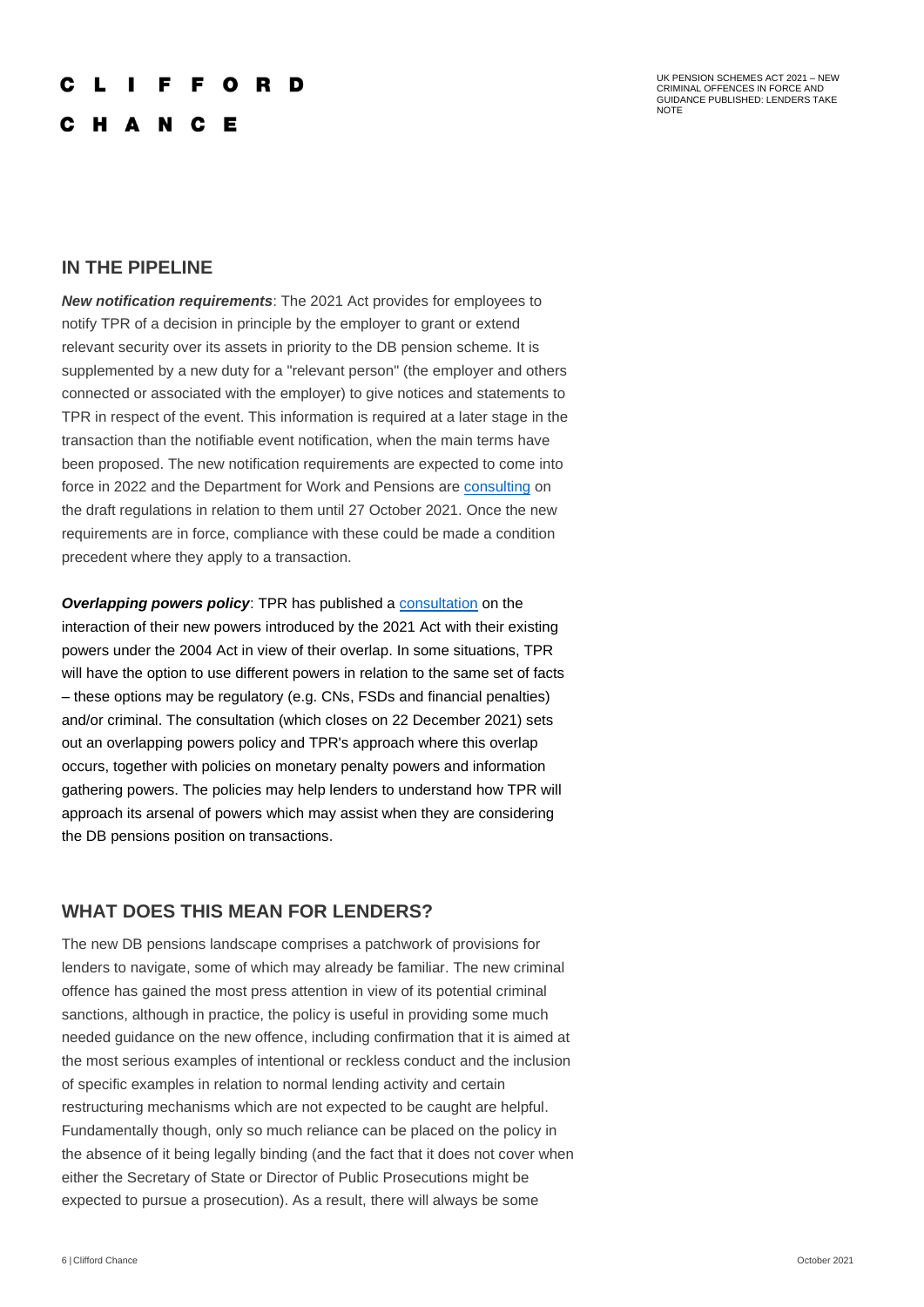UK PENSION SCHEMES ACT 2021 – NEW CRIMINAL OFFENCES IN FORCE AND GUIDANCE PUBLISHED: LENDERS TAKE NOTE

# **CLIFFORD** C H A N C E

degree of risk for lenders dealing with a group with a DB pension scheme. It will therefore be imperative to consider the pensions position upfront on transactions where there is a DB pension scheme in the picture.